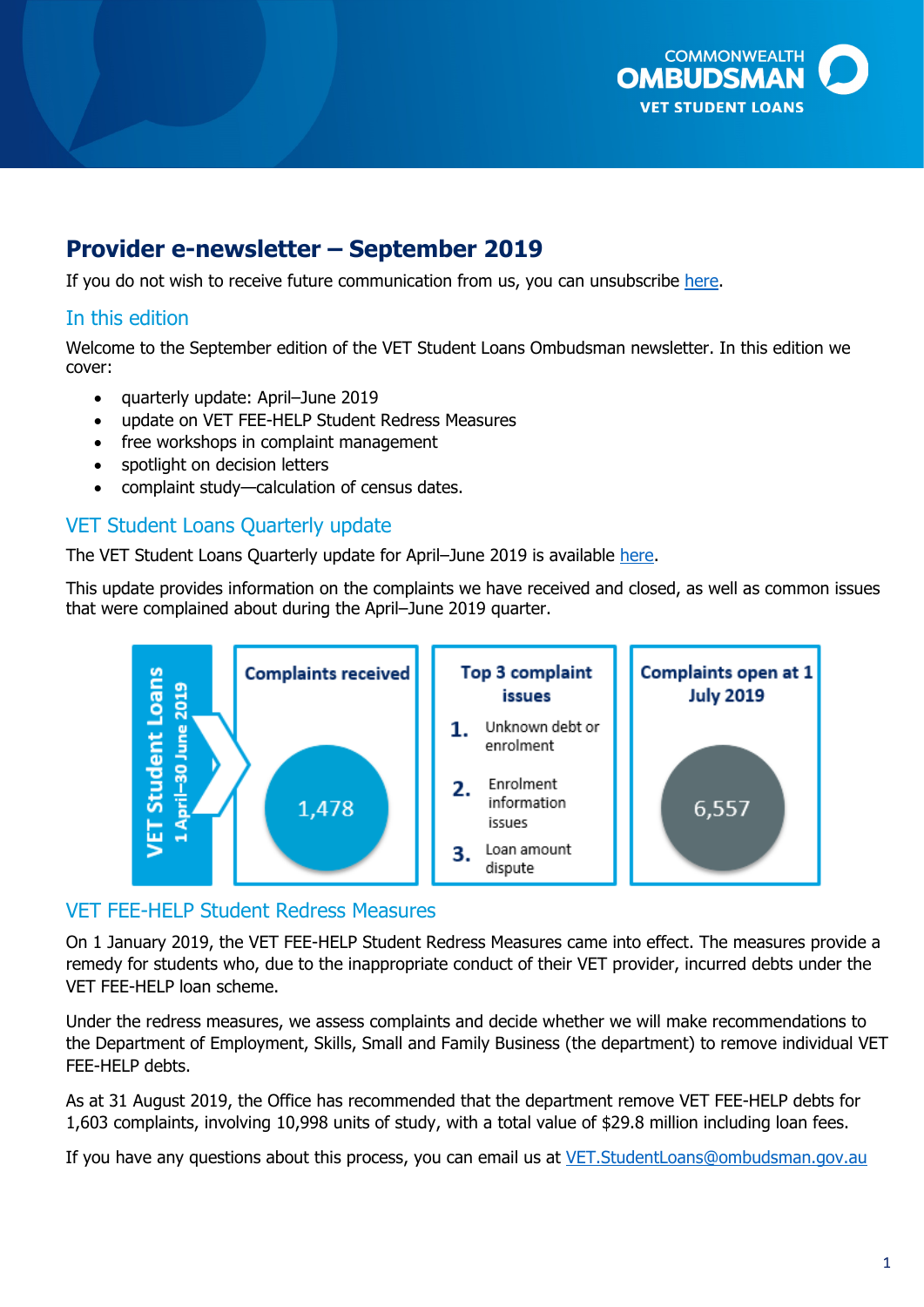#### Free workshops in complaint management

 The Ombudsman provides best practice complaint-handling support to education providers. As part of this support we are offering to deliver a free three-hour interactive workshop on complaint management at your premises.

 An ideal workshop group would be 12-20 participants and include staff who are directly involved in considering complaints, administrative staff who receive complaints and staff who deal with complainants while their complaint is being reviewed.

 If your organisation is interested in this free workshop please contact us at [VET.StudentLoans@ombudsman.gov.au](mailto:VET.StudentLoans@ombudsman.gov.au) to confirm your interest. In your email please nominate potential dates for the workshop and provide an estimate of the number of staff.

### Spotlight on decision letters

 A decision letter is used when responding to complaints and appeal requests from students. The two main functions of a decision letter are:

- 1. to communicate the decision or decisions that are made about the complaint or appeal, and
- 2. to give reasons for those decisions.

 Being transparent about the reasons for a decision is a measure of accountability. Giving reasons to the affected person means they are better able to see:

- the facts and reasoning that were the basis for the decision
- • that the decision was not made arbitrarily or based on speculation, suspicion or on irrelevant information
- • to what extent any arguments put forward have been understood, accepted or formed a basis for the decision
- whether they have been dealt with fairly, and
- the issues they will need to address if they decide to lodge an appeal.

 The decision letter should clearly explain and justify the reasons why an internal appeal or a claim made by the student has not been accepted by the investigating officer.

 An explanation of the decision should be presented in a style the student can understand. Each concern or grievance raised in the complaint should be itemised to help complainants understand that all aspects of their complaint were fully examined.

 The Ombudsman uses decision letters to examine whether a VET provider has acted in accordance with the law and with its own policies and procedures. They are also used to determine if any decisions or actions have been communicated clearly and in a timely fashion.

If you would like more information on better practice in complaint-handling, click <u>here</u> to see the range of publications that the Ombudsman has produced.